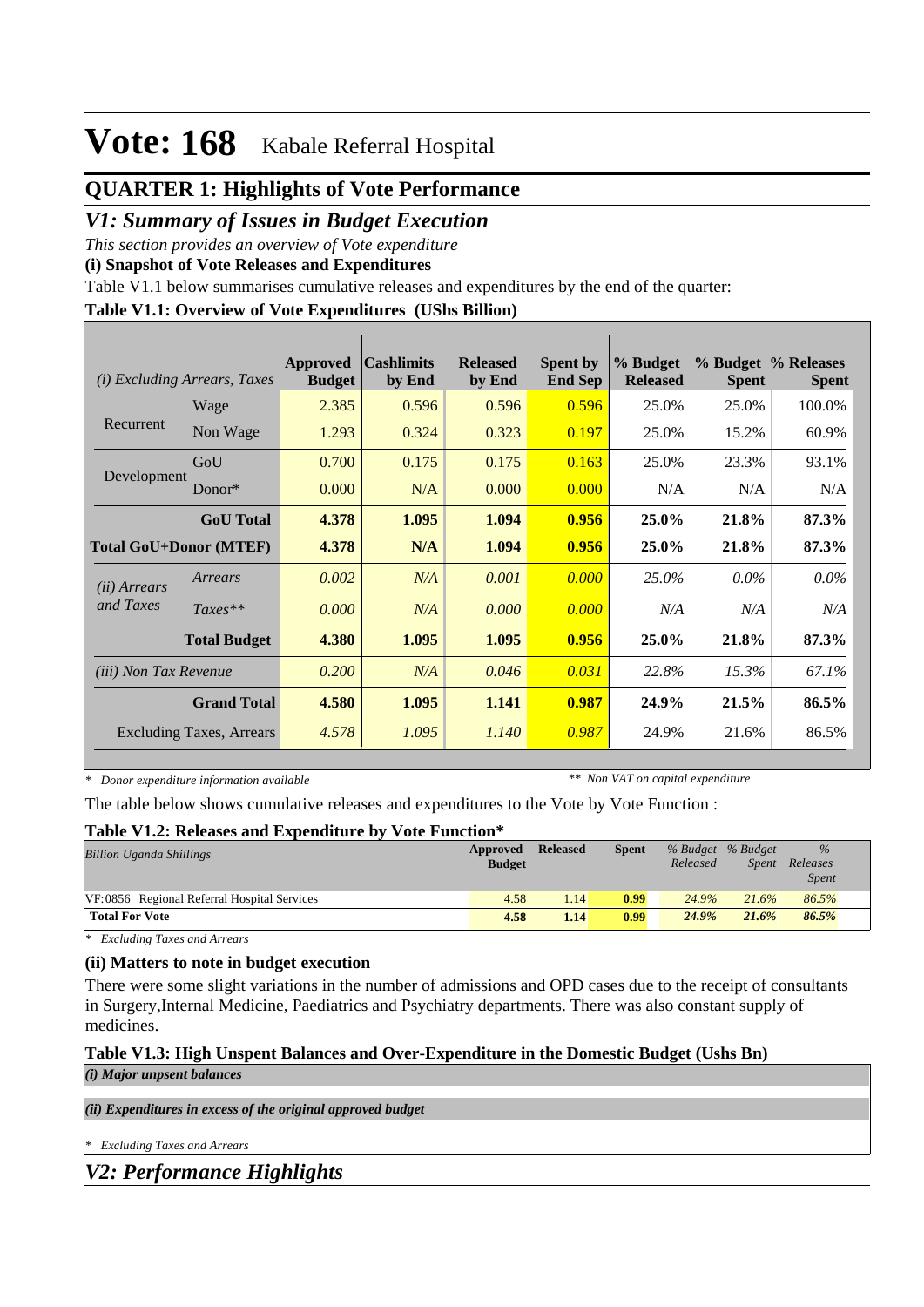# **QUARTER 1: Highlights of Vote Performance**

*This section provides highlights of output performance, focusing on key outputs and actions impelemented to improve section performance.*

### **Table V2.1: Key Vote Output Indicators and Expenditures\***

| Vote, Vote Function<br><b>Key Output</b>                                                      | <b>Approved Budget and</b><br><b>Planned outputs</b>                                  |                            | <b>Cumulative Expenditure</b><br>and Performance                                         |                                                                                                                                                                     | <b>Status and Reasons for any</b><br><b>Variation from Plans</b>                                                                                                                                               |        |
|-----------------------------------------------------------------------------------------------|---------------------------------------------------------------------------------------|----------------------------|------------------------------------------------------------------------------------------|---------------------------------------------------------------------------------------------------------------------------------------------------------------------|----------------------------------------------------------------------------------------------------------------------------------------------------------------------------------------------------------------|--------|
| Vote Function: 0856 Regional Referral Hospital Services                                       |                                                                                       |                            |                                                                                          |                                                                                                                                                                     |                                                                                                                                                                                                                |        |
| <b>Output: 085601</b>                                                                         | <b>Inpatient services</b>                                                             |                            |                                                                                          |                                                                                                                                                                     |                                                                                                                                                                                                                |        |
| Description of Performance: 30,000 inpatients admissions                                      |                                                                                       | 21,044 inpatients admitted |                                                                                          | There was an increase in the<br>number of admissions due to the<br>acquisition of more Specialists<br>in Internal medicine, surgery,<br>paediatrics and psychiatry. |                                                                                                                                                                                                                |        |
| Performance Indicators:                                                                       |                                                                                       |                            |                                                                                          |                                                                                                                                                                     |                                                                                                                                                                                                                |        |
| No. of in patients admitted                                                                   |                                                                                       | 30,000                     |                                                                                          | 21,044                                                                                                                                                              |                                                                                                                                                                                                                |        |
| Bed occupancy rate<br>(inpatients)                                                            |                                                                                       | 85                         |                                                                                          | 111                                                                                                                                                                 |                                                                                                                                                                                                                |        |
| Average rate of stay for<br>inpatients (no. days)                                             |                                                                                       | 5                          |                                                                                          | 5                                                                                                                                                                   |                                                                                                                                                                                                                |        |
| <b>Output Cost:</b>                                                                           | UShs Bn:                                                                              | 2.904                      | UShs Bn:                                                                                 |                                                                                                                                                                     | 0.660 % Budget Spent:                                                                                                                                                                                          | 22.7%  |
| <b>Output: 085602</b>                                                                         | <b>Outpatient services</b>                                                            |                            |                                                                                          |                                                                                                                                                                     |                                                                                                                                                                                                                |        |
| Description of Performance: 92,000 outpatients, 73,000                                        | specialised clinics                                                                   |                            | 24,093 Outpatients seen and<br>18,551 Specialised clinics<br>attended to.                |                                                                                                                                                                     | There a slight increase in<br>number of Outpatients<br>attendances to the acquisition of<br>some consultants in internal<br>medicine,surgery and<br>paediatrics. There is also regular<br>supply of medicines. |        |
| Performance Indicators:                                                                       |                                                                                       |                            |                                                                                          |                                                                                                                                                                     |                                                                                                                                                                                                                |        |
| No. of specialised outpatients<br>attended to                                                 |                                                                                       | 73,000                     |                                                                                          | 18,551                                                                                                                                                              |                                                                                                                                                                                                                |        |
| No. of general outpatients<br>attended to                                                     |                                                                                       | 92,000                     |                                                                                          | 24,093                                                                                                                                                              |                                                                                                                                                                                                                |        |
| <b>Output Cost:</b>                                                                           | UShs Bn:                                                                              | 0.128                      | UShs Bn:                                                                                 |                                                                                                                                                                     | 0.026 % Budget Spent:                                                                                                                                                                                          | 20.0%  |
| <b>Output: 085603</b>                                                                         | Medicines and health supplies procured and dispensed                                  |                            |                                                                                          |                                                                                                                                                                     |                                                                                                                                                                                                                |        |
| Description of Performance: 1.2 billions worth of medicines<br>Performance Indicators:        | to be anticipated to be received<br>from NMS and dispensed.                           |                            | $246,777,681$ = worth of<br>medicines received from NMS<br>and dispensed to the patients |                                                                                                                                                                     | There was no significant<br>variation. Drugs and sudries<br>were procured as per the<br>schedule.                                                                                                              |        |
| Value of medicines                                                                            |                                                                                       | 1.2                        |                                                                                          | 246777681                                                                                                                                                           |                                                                                                                                                                                                                |        |
| received/dispensed (Ush bn)                                                                   |                                                                                       |                            |                                                                                          |                                                                                                                                                                     |                                                                                                                                                                                                                |        |
| <b>Output Cost:</b>                                                                           | <b>UShs Bn:</b>                                                                       | 0.014                      | UShs Bn:                                                                                 |                                                                                                                                                                     | 0.024 % Budget Spent:                                                                                                                                                                                          | 179.3% |
| <b>Output: 085604</b>                                                                         | <b>Diagnostic services</b>                                                            |                            |                                                                                          |                                                                                                                                                                     |                                                                                                                                                                                                                |        |
| Description of Performance: 105,000 cases to be investigated 26,880 cases investigated in the | in labaratory, 24,000 cases to be laboratory and 1,252 cases<br>investigated in X-ray |                            | investigated in X-ray and<br>radiology.                                                  |                                                                                                                                                                     | There was a decline in the<br>number of patients xrayed due<br>to serious shortage of manpower<br>in the department.                                                                                           |        |
| Performance Indicators:                                                                       |                                                                                       |                            |                                                                                          |                                                                                                                                                                     |                                                                                                                                                                                                                |        |
| Patient xrays (imaging)                                                                       |                                                                                       | 24,000                     |                                                                                          | 1,252                                                                                                                                                               |                                                                                                                                                                                                                |        |
| No. of labs/tests                                                                             |                                                                                       | 105,000                    |                                                                                          | 26,880                                                                                                                                                              |                                                                                                                                                                                                                |        |
| <b>Output Cost:</b>                                                                           | <b>UShs Bn:</b>                                                                       | 0.044                      | UShs Bn:                                                                                 | 0.010                                                                                                                                                               | % Budget Spent:                                                                                                                                                                                                | 22.1%  |
| <b>Output: 085605</b>                                                                         | <b>Hospital Management and support services</b>                                       |                            |                                                                                          |                                                                                                                                                                     |                                                                                                                                                                                                                |        |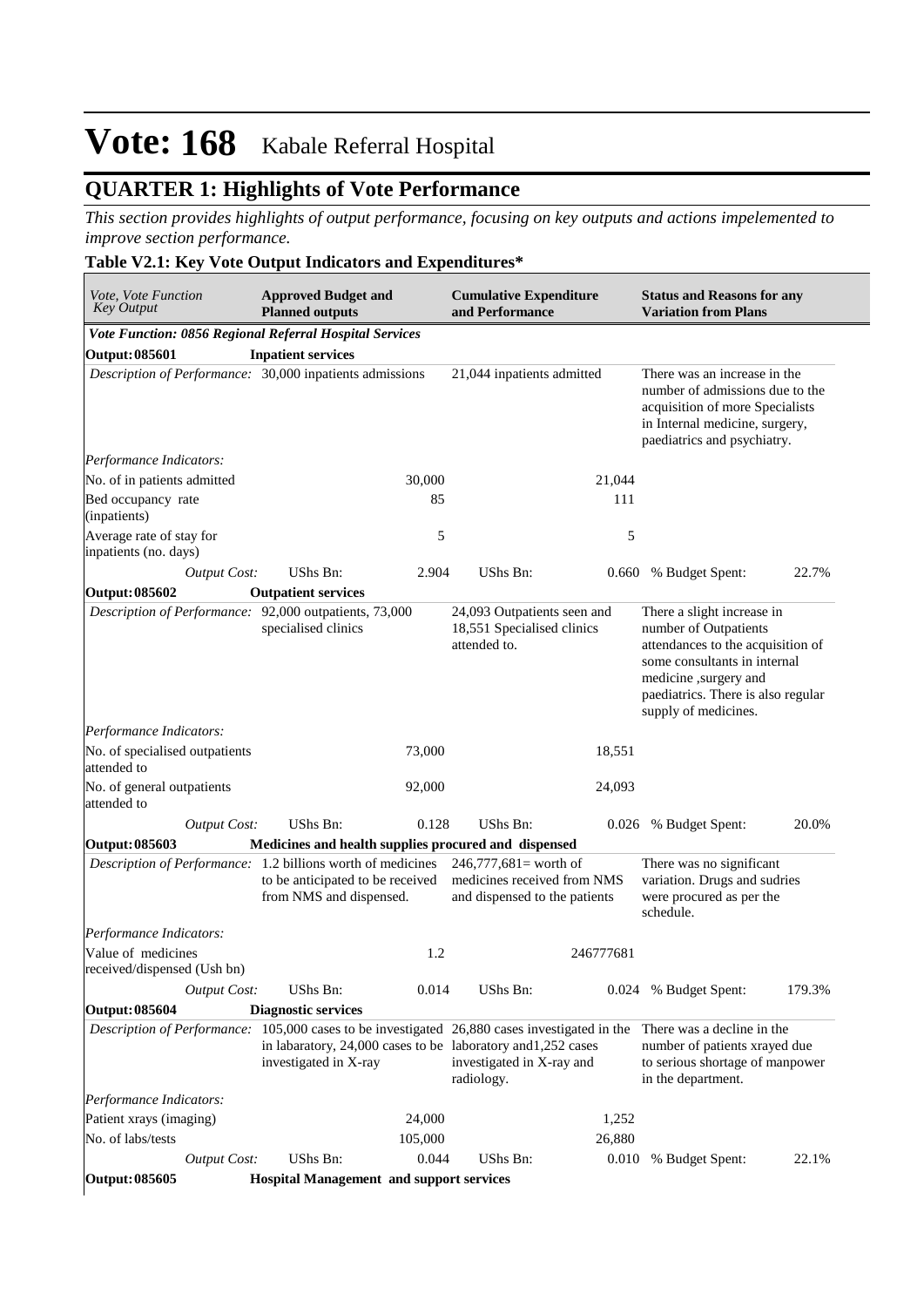# **QUARTER 1: Highlights of Vote Performance**

| Vote, Vote Function<br><b>Key Output</b>                                       | <b>Approved Budget and</b><br><b>Planned outputs</b>        |        | <b>Cumulative Expenditure</b><br>and Performance                                                                                                                                                              |              | <b>Status and Reasons for any</b><br><b>Variation from Plans</b>                                                         |       |
|--------------------------------------------------------------------------------|-------------------------------------------------------------|--------|---------------------------------------------------------------------------------------------------------------------------------------------------------------------------------------------------------------|--------------|--------------------------------------------------------------------------------------------------------------------------|-------|
| Description of Performance:                                                    |                                                             |        | 11 management reports<br>produced in finance,<br>administration, records and<br>stores.                                                                                                                       |              | There was no variation.                                                                                                  |       |
| Output Cost:                                                                   | <b>UShs Bn:</b>                                             | 0.638  | UShs Bn:                                                                                                                                                                                                      |              | 0.072 % Budget Spent:                                                                                                    | 11.3% |
| <b>Output: 085606</b>                                                          | <b>Prevention and rehabilitation services</b>               |        |                                                                                                                                                                                                               |              |                                                                                                                          |       |
| Description of Performance: 40,000 Antenatal attendances,                      | 60,000 immunisations, 55,000<br>family planning attendances |        | 12,108 Antenatal<br>attendances, 16,061<br>immunisions, 52, 272 family<br>planning attendances                                                                                                                |              | There was an increase in the<br>number of attendances in all the<br>clinics due to regular sesitizing<br>of the clients. |       |
| Performance Indicators:                                                        |                                                             |        |                                                                                                                                                                                                               |              |                                                                                                                          |       |
| No. of people receiving<br>family planning services                            |                                                             | 55,000 |                                                                                                                                                                                                               | 52,272       |                                                                                                                          |       |
| No. of people immunised                                                        |                                                             | 60,000 |                                                                                                                                                                                                               | 16,061       |                                                                                                                          |       |
| No. of antenatal cases                                                         |                                                             | 40,000 |                                                                                                                                                                                                               | 12,108       |                                                                                                                          |       |
| <b>Output Cost:</b>                                                            | <b>UShs Bn:</b>                                             | 0.113  | UShs Bn:                                                                                                                                                                                                      | 0.023        | % Budget Spent:                                                                                                          | 20.8% |
| <b>Output: 085677</b>                                                          | <b>Purchase of Specialised Machinery &amp; Equipment</b>    |        |                                                                                                                                                                                                               |              |                                                                                                                          |       |
| Description of Performance:                                                    |                                                             |        | Technical consultations with<br>stakeholders like Ministry of<br>Health Infrasructure division,<br>contractors are underway for the time taken during the<br>procurement of intercom &<br>solar installation. |              | We under estimated the<br>activities involved in these<br>procurements particularly the<br>consultations.                |       |
| Output Cost:                                                                   | <b>UShs Bn:</b>                                             | 0.300  | UShs Bn:                                                                                                                                                                                                      | 0.070        | % Budget Spent:                                                                                                          | 23.2% |
| <b>Output: 085680</b>                                                          | <b>Hospital Construction/rehabilitation</b>                 |        |                                                                                                                                                                                                               |              |                                                                                                                          |       |
| Description of Performance: Demolition of old theatre and                      | preparing the site for the<br>construction of the new one.  |        | The old theatre was demolished Everything was executed as<br>and the site for the construction planned.<br>of the new one prepered. Also a<br>walkway was constructed to the<br>new location of the theatre.  |              |                                                                                                                          |       |
| Performance Indicators:                                                        |                                                             |        |                                                                                                                                                                                                               |              |                                                                                                                          |       |
| No.<br>reconstructed/rehabilitated<br>general wards                            |                                                             | 1      |                                                                                                                                                                                                               | $\mathbf{1}$ |                                                                                                                          |       |
| No. of hospitals benefiting<br>from the rennovation of<br>existing facilities. |                                                             | 1      |                                                                                                                                                                                                               | $\mathbf{1}$ |                                                                                                                          |       |
| <b>Output Cost:</b>                                                            | <b>UShs Bn:</b>                                             | 0.255  | UShs Bn:                                                                                                                                                                                                      | 0.064        | % Budget Spent:                                                                                                          | 25.0% |
| <b>Vote Function Cost</b>                                                      | <b>UShs Bn:</b>                                             |        | 4.578 UShs Bn:                                                                                                                                                                                                | 0.987        | % Budget Spent:                                                                                                          | 21.6% |
| <b>Cost of Vote Services:</b>                                                  | UShs Bn:                                                    |        | 4.578 UShs Bn:                                                                                                                                                                                                | 0.987        | % Budget Spent:                                                                                                          | 21.6% |

*\* Excluding Taxes and Arrears*

The current quarter is likely to go on well despite the increase in the number of patients.

### **Table V2.2: Implementing Actions to Improve Vote Performance**

| <b>Planned Actions:</b>                                  | <b>Actual Actions:</b>                                                                                                                                                                                      | <b>Reasons for Variation</b> |
|----------------------------------------------------------|-------------------------------------------------------------------------------------------------------------------------------------------------------------------------------------------------------------|------------------------------|
| Vote: 168 Kabale Referral Hospital                       |                                                                                                                                                                                                             |                              |
| Vote Function: 08 56 Regional Referral Hospital Services |                                                                                                                                                                                                             |                              |
| the supply of essential drugs                            | Increase the level of staffing and maintain Most critical vacant posts were declared There was no significant variation.<br>and submitted to Public Service for<br>declaration. The hospital is waiting for |                              |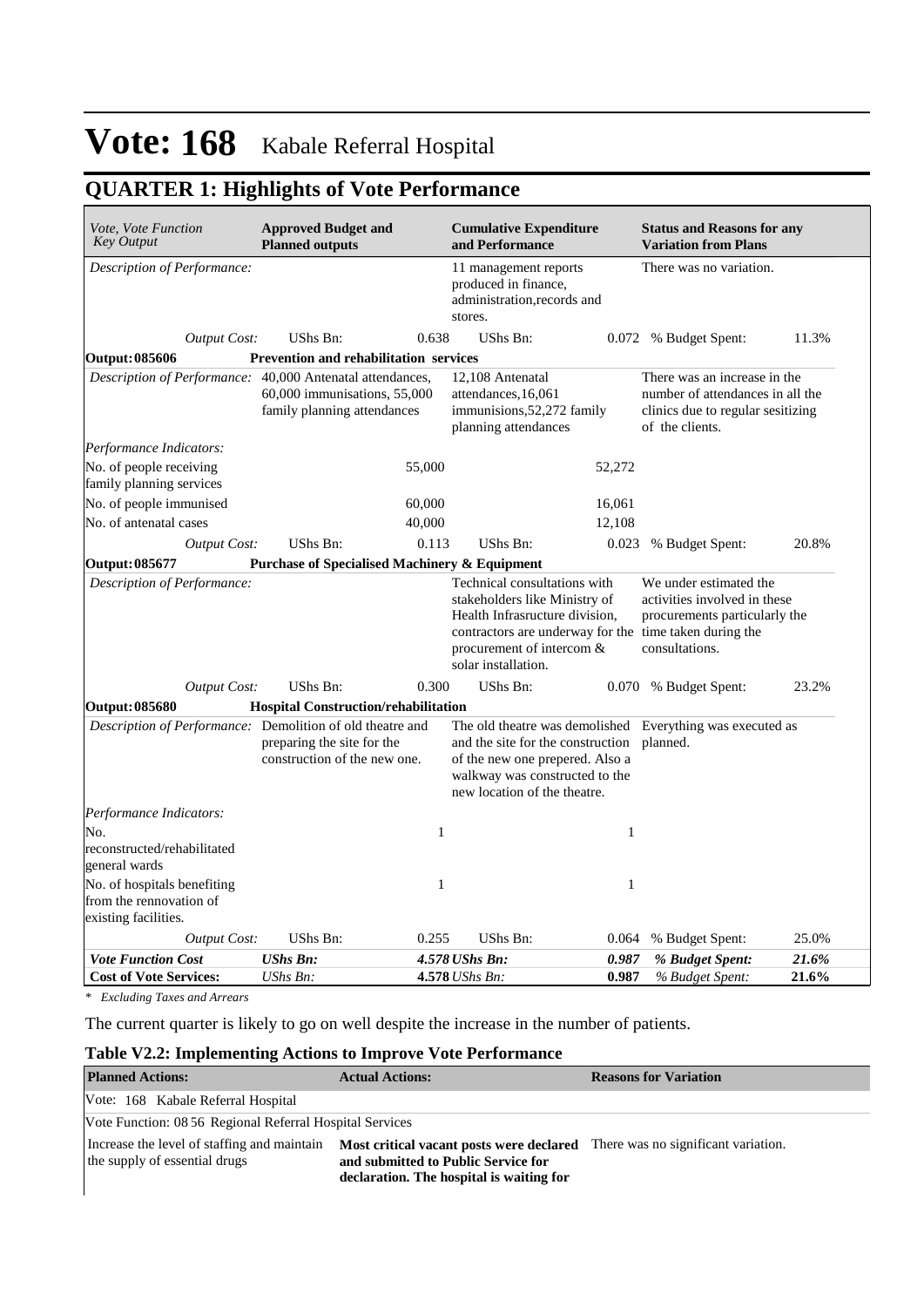# **QUARTER 1: Highlights of Vote Performance**

| <b>Planned Actions:</b>                                  | <b>Actual Actions:</b>                                                                                                                                                                                  | <b>Reasons for Variation</b>       |
|----------------------------------------------------------|---------------------------------------------------------------------------------------------------------------------------------------------------------------------------------------------------------|------------------------------------|
|                                                          | <b>Health Service Commission to advertize</b>                                                                                                                                                           |                                    |
| Vote: 168 Kabale Referral Hospital                       |                                                                                                                                                                                                         |                                    |
| Vote Function: 08 56 Regional Referral Hospital Services |                                                                                                                                                                                                         |                                    |
| Reduction of waste management and<br>infection control   | There was the introduction of 5S in the<br>hospital and waste segregation<br>management has been emphasized.<br>There has been the institution of the<br>incenerator and waste is sorted and<br>burned. | There was no significant variation |

## *V3: Details of Releases and Expenditure*

*This section provides a comprehensive summary of the outputs delivered by the Vote and further details of Vote expenditures by Vote Function and Expenditure Item.*

### **Table V3.1: GoU Releases and Expenditure by Output\***

| Billion Uganda Shillings                                         | Approved      | <b>Released</b> | <b>Spent</b> | $%$ GoU                   | $%$ GoU                       | $%$ GoU                  |
|------------------------------------------------------------------|---------------|-----------------|--------------|---------------------------|-------------------------------|--------------------------|
|                                                                  | <b>Budget</b> |                 |              | <b>Budget</b><br>Released | <b>Budget</b><br><i>Spent</i> | Releases<br><b>Spent</b> |
| VF:0856 Regional Referral Hospital Services                      | 4.38          | 1.09            | 0.96         | 25.0%                     | 21.8%                         | 87.3%                    |
| Class: Outputs Provided                                          | 3.68          | 0.92            | 0.79         | $25.0\%$                  | 21.6%                         | 86.3%                    |
| 085601 Inpatient services                                        | 2.70          | 0.68            | 0.65         | 25.0%                     | 24.1%                         | 96.4%                    |
| 085602 Outpatient services                                       | 0.13          | 0.03            | 0.03         | $25.0\%$                  | 20.0%                         | 80.1%                    |
| 085603 Medicines and health supplies procured and dispensed      | 0.01          | 0.00            | 0.00         | 25.0%                     | 18.1%                         | 72.4%                    |
| 085604 Diagnostic services                                       | 0.04          | 0.01            | 0.01         | 25.0%                     | 22.1%                         | 88.4%                    |
| 085605 Hospital Management and support services                  | 0.64          | 0.16            | 0.07         | 25.0%                     | $11.3\%$                      | 45.2%                    |
| 085606 Prevention and rehabilitation services                    | 0.11          | 0.03            | 0.02         | $25.0\%$                  | 20.8%                         | 83.1%                    |
| 085607<br><b>Immunisation Services</b>                           | 0.04          | 0.01            | 0.01         | $25.0\%$                  | 22.0%                         | 88.2%                    |
| Class: Capital Purchases                                         | 0.70          | 0.17            | 0.16         | $25.0\%$                  | 23.3%                         | 93.1%                    |
| 085676 Purchase of Office and ICT Equipment, including Software  | 0.06          | 0.02            | 0.01         | 25.0%                     | 16.6%                         | 66.5%                    |
| 085677 Purchase of Specialised Machinery & Equipment             | 0.30          | 0.08            | 0.07         | $25.0\%$                  | 23.2%                         | 92.9%                    |
| 085678 Purchase of Office and Residential Furniture and Fittings | 0.08          | 0.02            | 0.02         | 25.0%                     | 23.3%                         | 93.0%                    |
| 085680 Hospital Construction/rehabilitation                      | 0.26          | 0.06            | 0.06         | $25.0\%$                  | 25.0%                         | $100.0\%$                |
| 085699 Arrears                                                   | 0.00          | 0.00            | 0.00         | N/A                       | N/A                           | N/A                      |
| <b>Total For Vote</b>                                            | 4.38          | 1.09            | 0.96         | 25.0%                     | 21.8%                         | 87.3%                    |

*\* Excluding Taxes and Arrears*

### **Table V3.2: 2014/15 GoU Expenditure by Item**

| <b>Billion Uganda Shillings</b>                          | Approved<br><b>Budget</b> | <b>Releases</b> | Expend-<br>iture | % Budged<br><b>Released</b> | % Budget<br><b>Spent</b> | %Releases<br><b>Spent</b> |
|----------------------------------------------------------|---------------------------|-----------------|------------------|-----------------------------|--------------------------|---------------------------|
| <b>Output Class: Outputs Provided</b>                    | 3.68                      | 0.92            | 0.79             | 25.0%                       | 21.6%                    | 86.3%                     |
| 211101 General Staff Salaries                            | 2.39                      | 0.60            | 0.60             | 25.0%                       | 25.0%                    | 100.0%                    |
| 211103 Allowances                                        | 0.11                      | 0.03            | 0.03             | 25.0%                       | 24.7%                    | 98.6%                     |
| 213001 Medical expenses (To employees)                   | 0.01                      | 0.00            | 0.00             | 25.0%                       | 20.4%                    | 81.7%                     |
| 213002 Incapacity, death benefits and funeral expenses   | 0.01                      | 0.00            | 0.00             | 25.0%                       | 19.8%                    | 79.3%                     |
| 221001 Advertising and Public Relations                  | 0.01                      | 0.00            | 0.00             | 25.0%                       | 12.0%                    | 48.0%                     |
| 221002 Workshops and Seminars                            | 0.03                      | 0.01            | 0.00             | 25.0%                       | 0.6%                     | 2.6%                      |
| 221003 Staff Training                                    | 0.02                      | 0.00            | 0.00             | 25.0%                       | 23.1%                    | 92.4%                     |
| 221007 Books, Periodicals & Newspapers                   | 0.00                      | 0.00            | 0.00             | 25.0%                       | 4.8%                     | 19.3%                     |
| 221008 Computer supplies and Information Technology (IT) | 0.01                      | 0.00            | 0.00             | 25.0%                       | 17.4%                    | 69.7%                     |
| 221009 Welfare and Entertainment                         | 0.01                      | 0.00            | 0.00             | 25.0%                       | 24.9%                    | 99.6%                     |
| 221010 Special Meals and Drinks                          | 0.15                      | 0.04            | 0.01             | 25.0%                       | 7.5%                     | 30.1%                     |
| 221011 Printing, Stationery, Photocopying and Binding    | 0.03                      | 0.01            | 0.01             | 25.0%                       | 21.5%                    | 85.9%                     |
|                                                          |                           |                 |                  |                             |                          |                           |